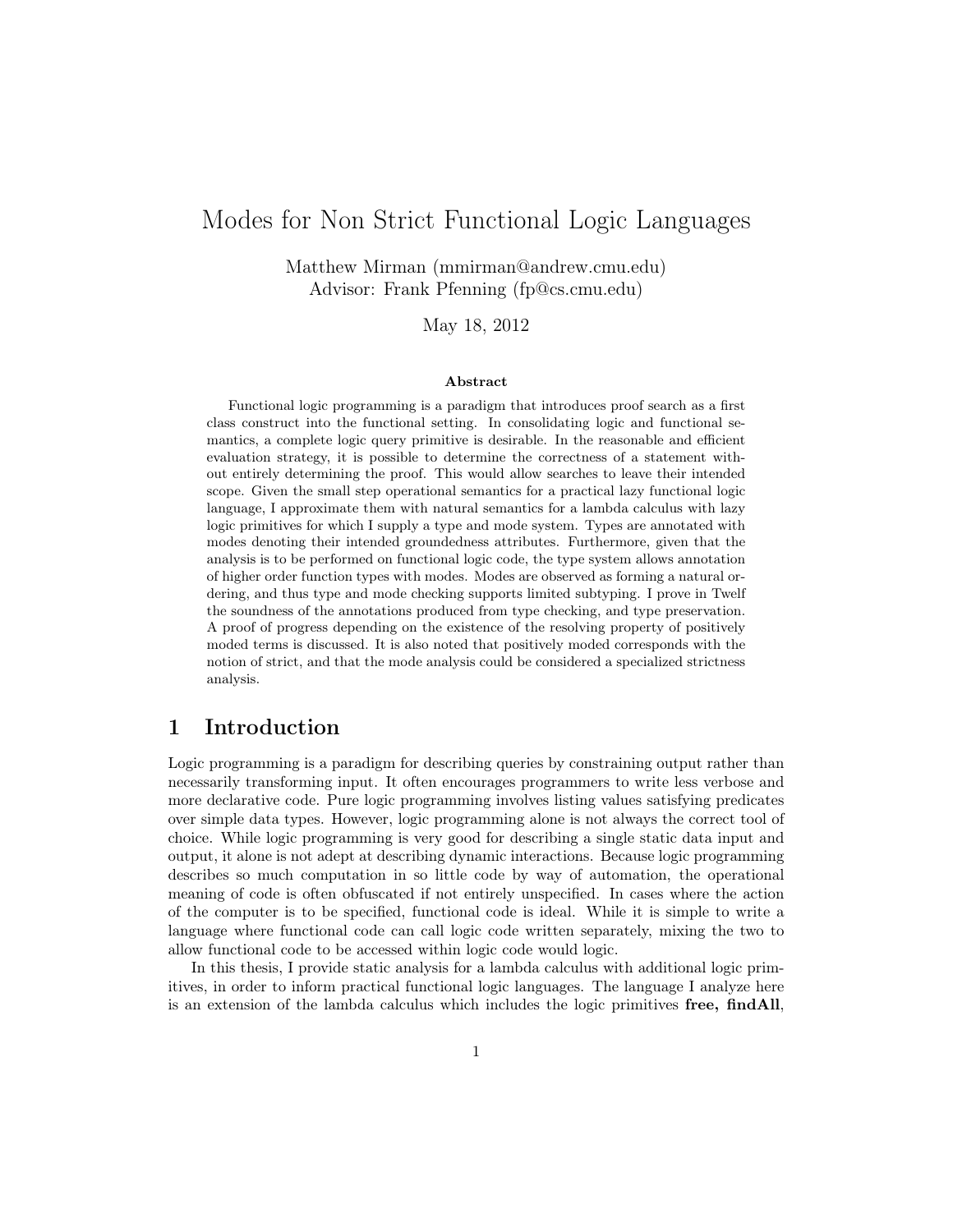**Example 1.** Consider the following haskell code for checking that a lambda term is a reduction of another.

```
data Exp = Lam (Exp \rightarrow Exp) | App Exp Expstep (App (Lam f) e2) res =
  res == f e2step (App e1 e2) (App e1' e2') =
  (e1') == e1 'and' step e2 e2')
'or' (e2) == e2 'and' step e1 e1')
```
This code defines a predicate that ensures its second lambda term is a single step nondeterministic reduction of the first. It is simpler than the code that performs a single step nondeterministic reduction. Just given this predicate, we cannot easily construct a function that lists all possible single step reductions of a term. A naive attempt might list all possible terms and use this predicate as a filter.

#### reductions term = filter (step term) listAllTerms

In a functional logic language, a more efficient function to output the same set of items can be defined far more easily:

reductions term =  $findAll$  red in step term red

Figure 1.1: A case where functional logic programming would be convenient.

and caseof. free is a function which initializes a variable as a free parameter in it's scope. findAll searches for any or all instances of a variable which satisfy a predicate. **case** non-deterministically branches when given a logic variable as an argument.

Nondeterministically branching for every free variable at every switch statement could very easily result in an unnecessarily slow programs; thus a non strict evaluation strategy is desired. The *Needed Narrowing* [\[4\]](#page-15-0) evaluation strategy optimal in this respect. It iterates by lazily reducing a term, and only initializing logic variables if they are used as the argument to a caseof statement whose results are required to continue execution. Beyond simply being more efficient, needed narrowing is complete[\[4\]](#page-15-0) in the same sense as non strict program evaluation. A reduction strategy for lambda calculus is complete if every expression for which there exists a reduction resulting in a value reduces under that strategy to a value. Similarly, a reduction strategy for lambda calculus is complete if it has the previous property, and also has the property that for all values such that predicate passed to findAll has a reduction to success when applied to that value, then that value will appear somewhere in the result of the findAll.

#### 1.1 Motivation

While functional logic programming has become more present with the formulation of small step semantics, it appears as though less attention has been paid to the static analysis and verification of such languages. There do exist non strict functional logic programming language implementations[\[5\]](#page-15-1), but no practical language appears to statically verify runtime safety entirely. If the language is intended to be efficiently compiled to safe code, statically ensuring safety is essential. As reasoning about the time complexity of logic code is undesirable and difficult in the intended setting, the non strict and complete evaluation strategy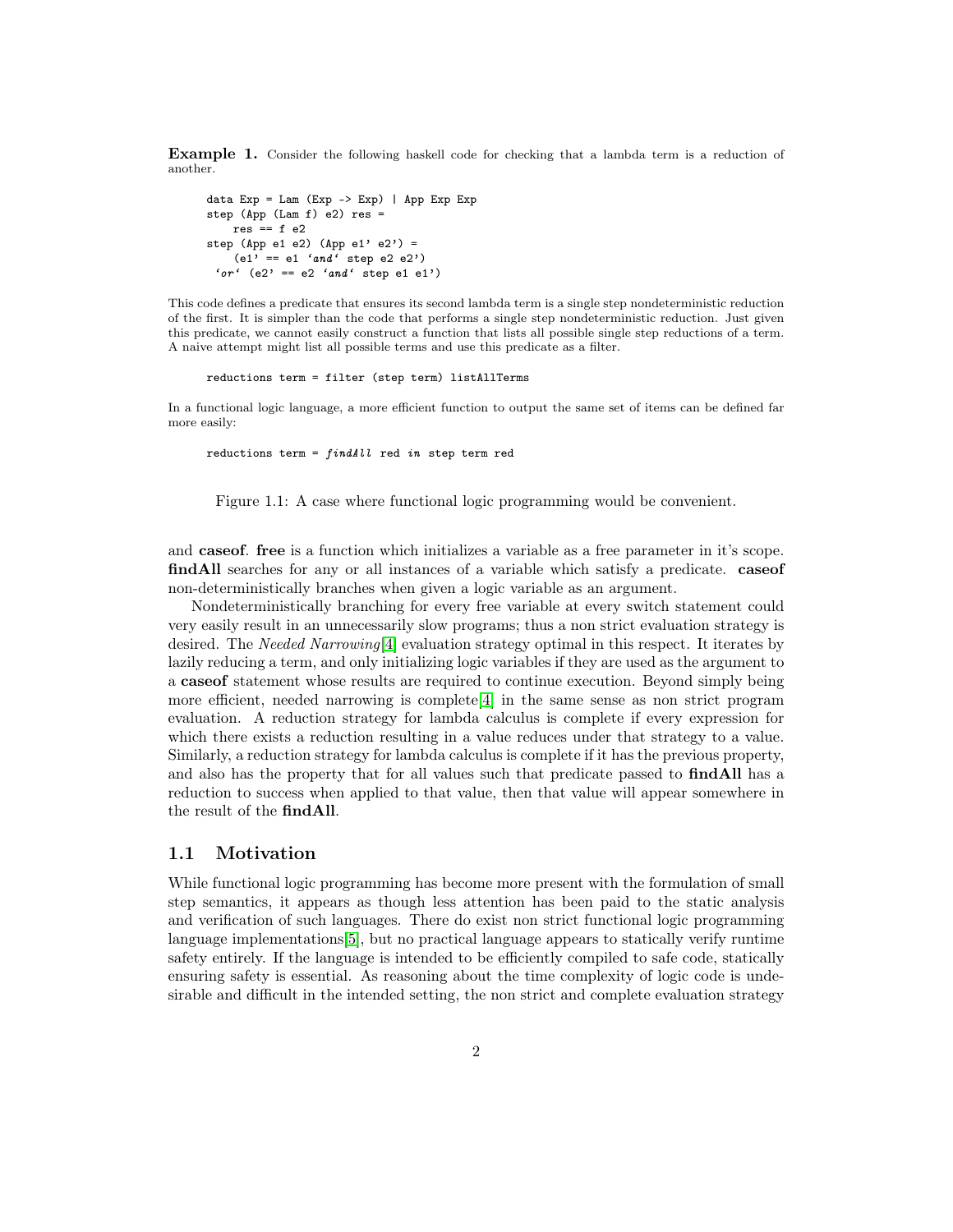known as needed narrowing is used. I note that in conjunction with a non strict evaluation strategy, it is possible for findAll to return unground logic variables, despite it being the only block against nondeterminism. Mode analysis[\[14\]](#page-15-2) might be used as a means of ensuring results from **findAll** are ground. As logic code can be considered a non-deterministic search, the primitive **findAll** is highly concurrent. However, the unconstrained use of free variables throughout code could easily result in space leaks and unintentional non-determinism. I present a type level system for constraining the scope of non determinism in plausible programs

In a non strict evaluation strategy, logic variables are never initialized until they are needed to make progress. It is important that if there are values that when input to a predicate result in success, that the primitive findAll will output those values rather than diverging before outputting them. This completeness property of findAll can be ensured by a breadth first search of possible variable initializations and evaluations. While both depth first and breadth first searches are possible in Curry and Prolog in the absence of a findAll primitive, I show that the introduction of  $findAll$  as a language primitive make controlling non-determinism in the  $I/O$  monad possible. The introduction of **findAll** as a complete primitive in the presence of non strict semantics makes mode checking a necessity.

Example. Consider the following hypothetical code

list = 
$$
findAll \
$$
  $\a \rightarrow free \$   $\Bbbk$   $\rightarrow$  case z of A  $\rightarrow$  left a == A  $B \rightarrow (right a, left a) == ([A], A)$ 

Given the needed narrowing evaluation strategy, list would contain two values, "(A, ?)" and " $(A,[A])$ ". We can thus infer that the type of list is  $[(A+B)\times [A+B]]$ . However, if we were to ask for "right (head list)", we would have encountered a logic variable. We say that this predicate is not grounding. The effects from non resolving code can be non local and non-intuitive for a novice logic programmer, and thus preventing findAll from accepting non resolving functions is necessary.

# 2 Language Definition

It is first necessary to provide a language as a target for the analysis. To simplify recursive types, and polymorphism are omitted, although it is likely that they will not pose significant complications in the future if restricted in the usual fashions. For purposes of the proof, the term unresolved is also included, which is used as a logic variable which can have any negatively moded type.

#### 2.1 Syntax

The syntax for the language is defined as follows.

Modes  $m ::= \oplus \mid \ominus$ 

**Types**  $t := t \rightarrow t | t \rightarrow t | 1 |$  answer  $| t \times t | t + m t$ 

Terms  $e ::= x \mid \lambda x : t.e \mid \lambda v.e \mid (e e) \mid$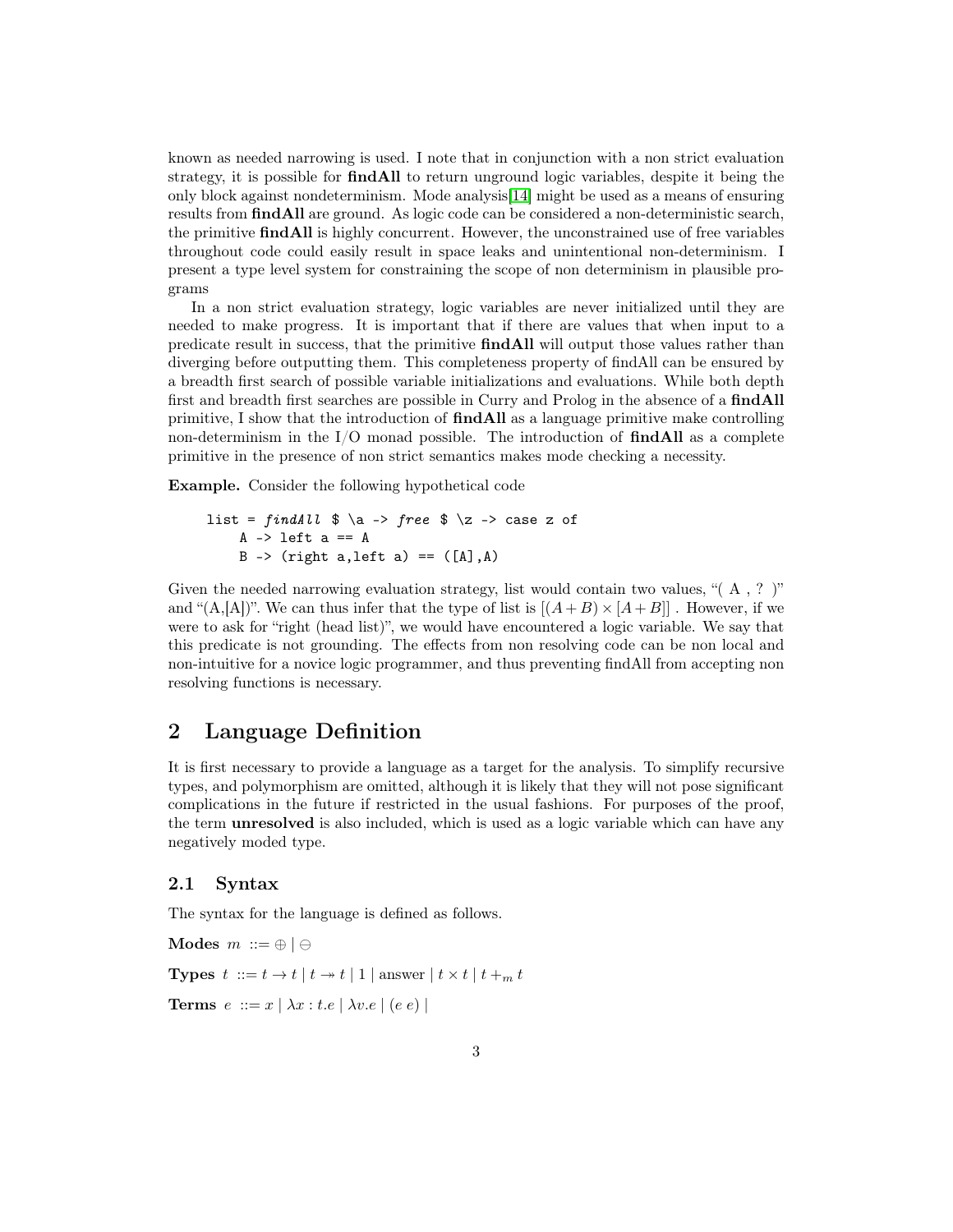$\text{findAll}_t | \text{free}_t | \text{success} | \text{fail} |$ 

$$
(e,e) | \pi_1 | \pi_2 |
$$

inl  $|\text{im } \mathsf{l}$  case e of  $(e_1, e_2)|$  unit  $|\text{unresolved}$ 

## 2.2 Semantics

Language semantics are a crucial property to specify before meaningful analysis can take place. logic languages when given naive semantics can be extraordinarily inefficient. Needed narrowing is an evaluation strategy where variables are only instantiated when continuing the lazy evaluation of a predicate requires their instantiation, such as at a branching construct. The small step needed narrowing semantics [\[2\]](#page-15-3) as shown below have been known in practice to give good results.

| rable 1: Small step operational semantics [2] |                                                |                          |                    |                                |
|-----------------------------------------------|------------------------------------------------|--------------------------|--------------------|--------------------------------|
| Rule                                          | Heap                                           | Control                  | Stack              | <b>Notes</b>                   |
| ST-VARC                                       | $\Gamma[x \mapsto t]$                          | $\boldsymbol{x}$         | S                  |                                |
|                                               | $\Gamma[x \mapsto t]$                          | t                        | S                  |                                |
| <b>ST-VARE</b>                                | $\overline{\Gamma[x \mapsto e]}$               | $\boldsymbol{x}$         | $\overline{S}$     | e is not constructor rooted    |
|                                               | $\frac{\Gamma[x \mapsto t]}{\Gamma}$           | e                        | x : S              | $e \neq x$                     |
| <b>ST-VAL</b>                                 |                                                | $\boldsymbol{v}$         | x : S              | $v$ is constructor rooted or a |
|                                               | $\Gamma[x \mapsto v]$                          | $\boldsymbol{v}$         | $S_{-}$            | variable with $\Gamma[y] = y$  |
| ST-LAM                                        |                                                | $(\lambda x : t.e)$      | e':S               | $y$ is fresh                   |
|                                               | $\Gamma[y \mapsto e']$                         | $[x \mapsto y]e$         | S                  |                                |
| ST-APP                                        | $\Gamma$                                       | $e_1e_2$                 | $\overline{S}$     |                                |
|                                               | Г                                              | e <sub>1</sub>           | $e_2 : S$          |                                |
| $ST-C$                                        | $\Gamma$                                       | case $e$ of $LF$ $RF$    | S                  |                                |
|                                               | Г                                              | $\epsilon$               | $cLF$ $RF$ : $S$   |                                |
| $ST-C-L$                                      | $\Gamma$                                       | inl $e$                  | $cLF$ $RF : S$     |                                |
|                                               | Г                                              | LF e                     | S                  |                                |
| $ST-C-R$                                      | $\Gamma$                                       | $\operatorname{inr}$ $e$ | $cLF$ $RF$ : $S$   |                                |
|                                               | $\Gamma$                                       | $RF$ e                   | S                  |                                |
| $ST-G-L$                                      | $\overline{\Gamma[x\mapsto x]}$                | $\boldsymbol{x}$         | $cLF$ $RF$ : $S$   | $y$ is fresh                   |
|                                               | $\Gamma[x \mapsto \text{inl } y, y \mapsto y]$ | LF y                     | S                  |                                |
| $ST-G-R$                                      | $\Gamma[x \mapsto x]$                          | $\boldsymbol{x}$         | $cLF$ $RF$ : $S$   | $y$ is fresh                   |
|                                               | $\Gamma[x \mapsto \text{inr } y, y \mapsto y]$ | RF y                     | S                  |                                |
| <b>ST-FREE</b>                                |                                                | free                     | $(\lambda x.e): S$ | $y$ is fresh                   |
|                                               | $\Gamma[y \mapsto y]$                          | $[x \mapsto y]e$         | $\overline{S}$     |                                |

Table 1: Small step operational semantics [\[2\]](#page-15-3)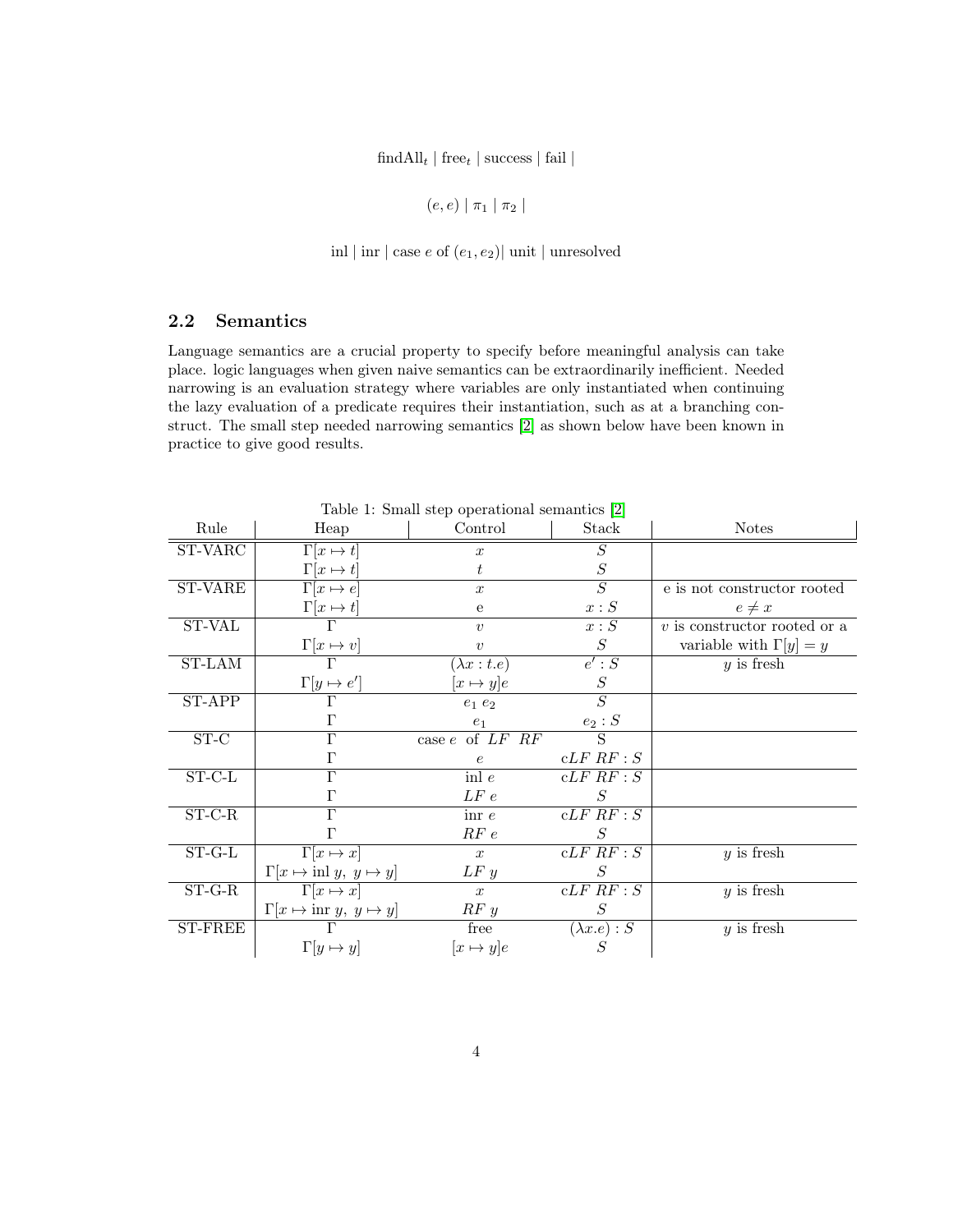The semantics used in our analysis is a reduction semantics which approximates the small step semantics above. While the big step semantics do not precisely model the small step semantics, the approximation allows for the simplification of the lambda calculus rules, while maintaining the possibility of **findAll** returning logic variables. The **findAll** in the big step semantics rather than lazily constructing a list, nondeterministically returns any value which causes its predicate to succeed.

**Definition 2.**  $E \Rightarrow E'$  is the non strict big step reduction defined as follows.

 $(E-ID-LAM)(\lambda x : t.F) \Rightarrow (\lambda x : t.F)$  $(E-ID-OBJ)(A, B) \Rightarrow (A, B)$  $(E-ID-UNIT)$ unit  $\Rightarrow$  unit  $(E-ID-SUCCESS)$ success  $\Rightarrow$  success  $(E$ -ID-FAIL)fail  $\Rightarrow$  fail  $(E$ -ID-INL)inl  $A \Rightarrow$  inl  $A$  $(E$ -ID-INR)inr  $A \Rightarrow$  inr  $A$  $(E-APP-LAM) \frac{E_1 \Rightarrow (\lambda x : t.F)}{E_1 E_2 \Rightarrow V}$  provided x is free for  $E_2$  in  $E_1$ (E-GET)  $\frac{E \Rightarrow (E_1, E_2) \quad E_i \Rightarrow V}{\pi_i E \Rightarrow V}$  $(E-SWITCH-LEFT)$   $\frac{E\Rightarrow \text{inl } L \quad LF \quad L \Rightarrow V}{\text{case } E \text{ of } (LF, RF) \Rightarrow V}$ (E-SWITCH-RIGHT)  $\frac{E \Rightarrow \text{inr } R \quad RF \quad R \Rightarrow V}{\text{case } E \text{ of } (LF, RF) \Rightarrow V}$  $(E\text{-}\text{FINDALL-SUCC}) \stackrel{\vdash}{\longrightarrow} \frac{V : T \ (E \ V) \Rightarrow \text{success}}{\text{findAll}_T \ E \Rightarrow (inl \ V)}$  $(E\text{-}\text{FINDALL FAIL}) \frac{E \log i \text{Var} \Rightarrow \text{fail}}{\text{findAll}_T E \Rightarrow (\text{inr unit})}$  $(E\text{-}FREE-SUCC) \frac{\vdash V : T \quad E \quad V \Rightarrow \text{success}}{\text{free}_T \quad E \Rightarrow \text{success}}$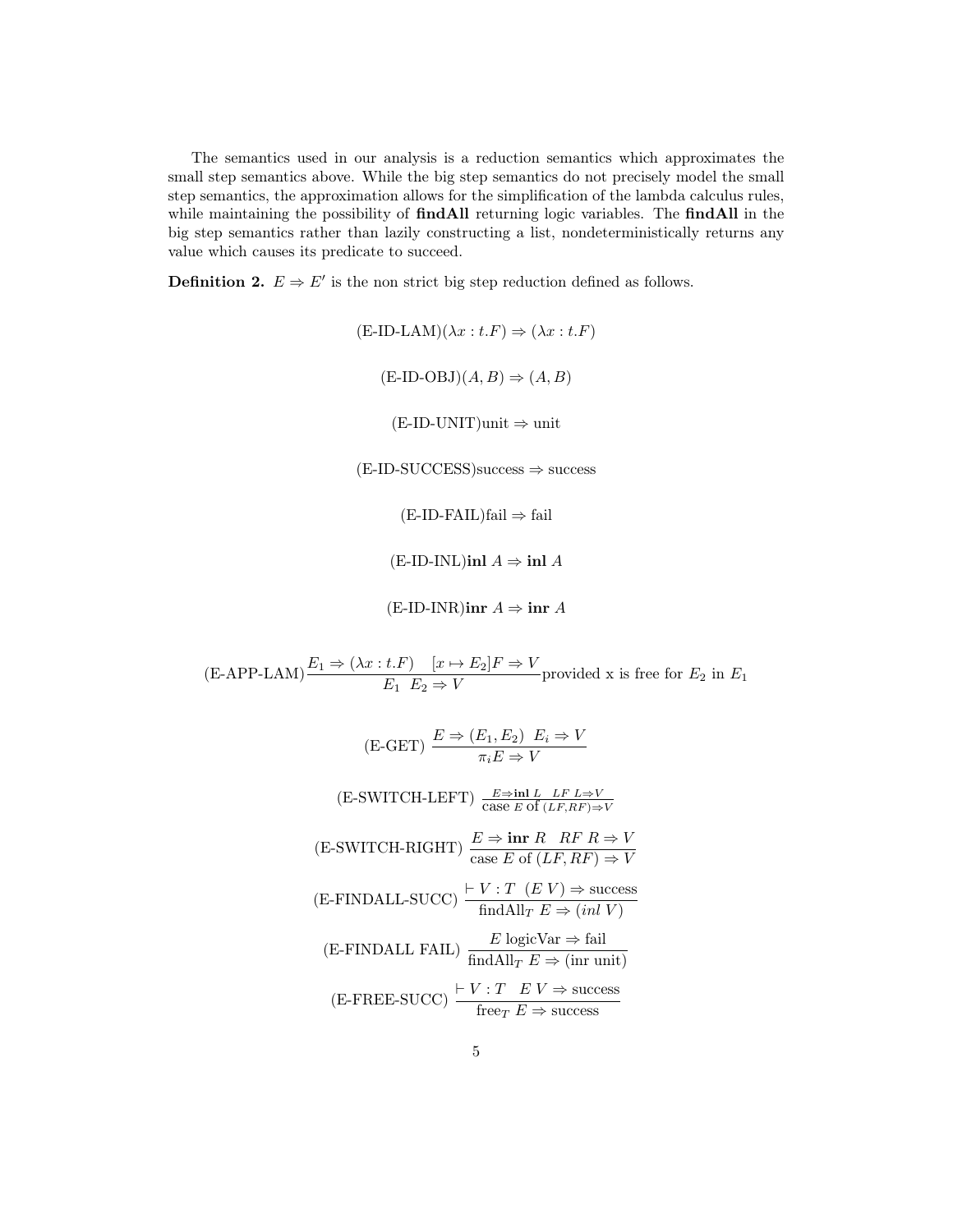$$
(E\text{-}FREE\text{-}FAIL) \frac{E \text{ logicVar} \Rightarrow fail}{\text{free}_T E \Rightarrow fail}
$$

Note that in these rules we need no context, since  $V$  should not contain free variables. Importantly, the big step semantics also have the useful property that the result of a reduction is always in weak head normal form.

**Definition 3.** Let  $E \Rightarrow_{S} R$ be the non strict single step reduction

$$
(ES-APP-LAM1) \frac{E_1 \Rightarrow_S E'_1}{E_1 \ E_2 \Rightarrow_S E'_1 E_2}
$$

(ES-APP-LAM2) $(\lambda x : t.F) E_2 \Rightarrow_S [x \mapsto E_2]F$  provided x is free for  $E_2$  in  $E_1$ 

(ES-GET1) 
$$
\frac{E \Rightarrow_S E'}{\pi_i E \Rightarrow_S \pi_i E'}
$$
  
\n(ES-GET2)  $\pi_i(E_1, E_2) \Rightarrow_S E_i$   
\n(ES-SWITCH1)  $\frac{E \Rightarrow_S E'}{\text{case } E}$  of  $(LF, RF) \Rightarrow_S \text{case } E'$  of  $(LF, RF)$   
\n(ES-SWITCH-LEFT) case inl L of (LF,RF)  $\Rightarrow_S \text{LF}$  L  
\n(ES-SWITCH-RIGHT) case inr R of (LF,RF)  $\Rightarrow_S \text{RF}$  R  
\n(ES-FINDALL-SUCC)  $\frac{\vdash V : T (EV) \Rightarrow_S \text{ *success}}{\text{findAll}_T E \Rightarrow_S (inl V)}$   
\n(ES-FINDALL FAIL)  $\frac{E \text{ logicVar} \Rightarrow_S \text{ *fail}}{\text{findAll}_T E \Rightarrow_S \text{ *}(inr unit)}$   
\n(ES-FREE-SUCC)  $\frac{\vdash V : T E V \Rightarrow_S \text{ *success}}{\text{free}_T E \Rightarrow_S \text{ success}}$   
\n(ES-FREE-SUCC)  $\frac{\vdash V : T E \text{ logicVar} \Rightarrow_S \text{ *fail}}{\text{free}_T E \Rightarrow_S fail}$ 

Note, for sake of brevity, the full single step reduction shall not be defined here. Instead it will be assumed that it is defined as it usually is and has the following operational properties.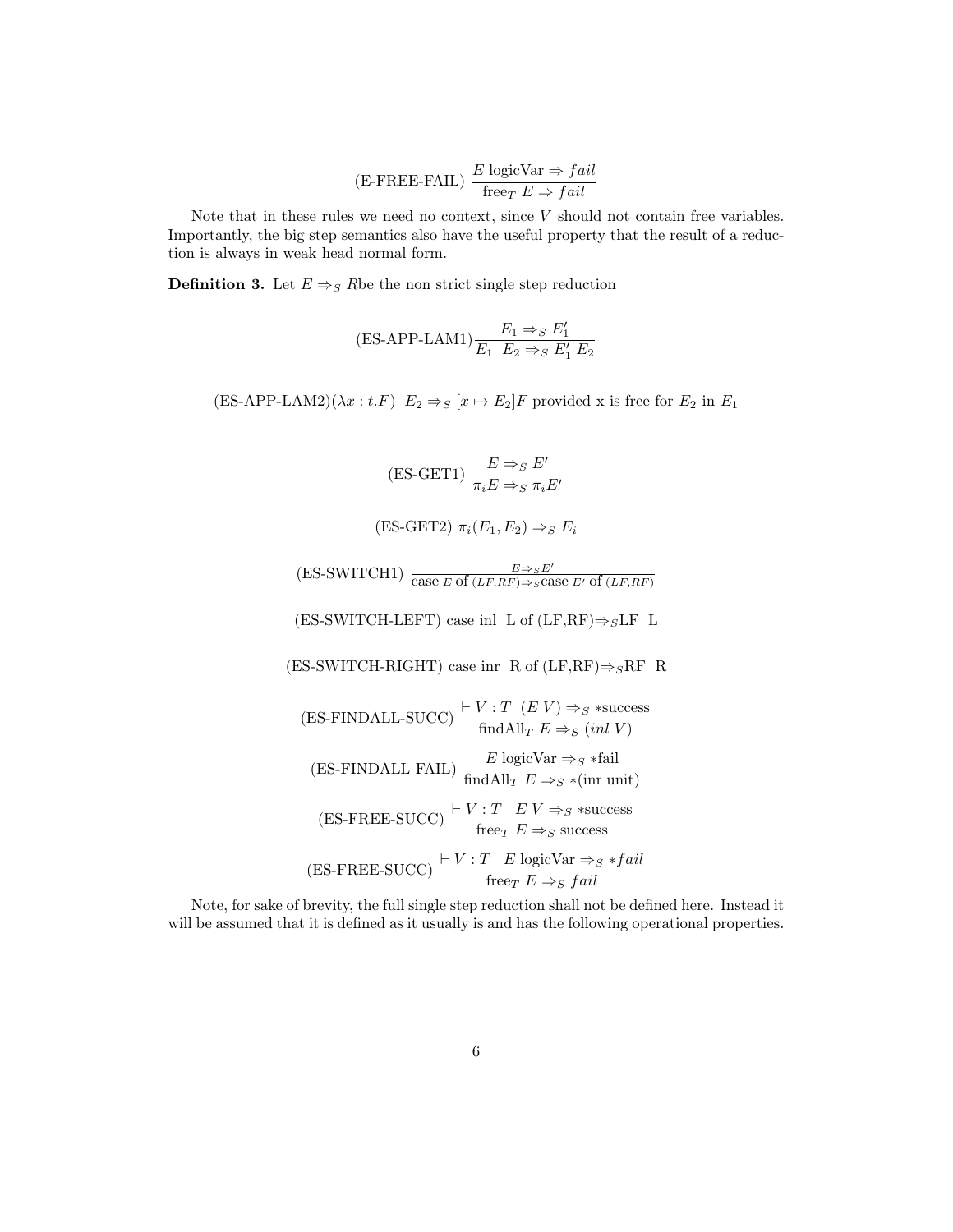### 2.3 Type and Mode Checking

Modes are a system for characterizing what arguments are input and outputs for a predicate. We say that a value is ground or resolved if all of its constituents are known. We can say that an argument is intended to be an output to a predicate if, upon satisfying that predicate, it must be ground. An argument is an input to a predicate if it will be ground on every instantiation of the rule.

In order to discuss the type checker, it is necessary to first describe the relationship between types and modes. The mode ⊕ describes values which do not need to become ground, and the mode  $\ominus$  describes values which must become ground. We can use a value which does not need to become ground anywhere we know we will ground the value, but we should not use a value which must become ground anywhere we do not know we will ground it (some programs which violate this rule will be correct, but this rule makes life easier). Thus,  $\oplus \leq \ominus$ . As usual,  $\sqcup$  will describe the least upper bound.

We also need to define what it means for a type to specify a mode.

**Definition 4.** The immediate mode of a type  $t \sim m$  is defined as follows.

(TP-MODE/UNIT)  $\emptyset \sim \oplus$ (TP-MODE/SUM)  $t_1 +_m t_2 \sim m$ (TP-MODE/PROD)  $\frac{t_1 \sim m_1 \, t_2 \sim m_2}{t_1 \times t_2 \sim m_1 \sqcup m_2}$ (TP-MODE/ARROW)  $t_1 \rightarrow t_2 \sim \oplus$ 

Not all types are necessarily well-moded. In order for a type to be well-moded, sums must have a mode that is an upper bound of the modes of it's constituent types.

**Definition 5.** The safe mode of a type  $t \approx m$  is inductively defined as follows

#### (TP-MODE-SAFE/UNIT)  $\emptyset \approx \oplus$

(TP-MODE-SAFE/SUM) 
$$
\frac{t_1 \approx m_1 \quad t_2 \approx m_2 \quad m_1 \leq m \quad m_2 \leq m}{t_1 + m \quad t_2 \approx m}
$$
  
(TP-MODE-SAFE/PROD) 
$$
\frac{t_1 \approx m_1 \quad t_2 \approx m_2}{t_1 \times t_2 \approx m_1 \sqcup m_2}
$$
  
(TP-MODE-SAFE/ARROW) 
$$
\frac{t_1 \approx m_1 \quad t_2 \approx m_2}{t_1 \to t_2 \approx \oplus}
$$

Lemma 6. All types have a unique immediate mode.

Proof. The proof is trivial by induction on the structure of a type.

 $\Box$ 

**Lemma 7.** If a type has a safe mode, it has the same immediate mode.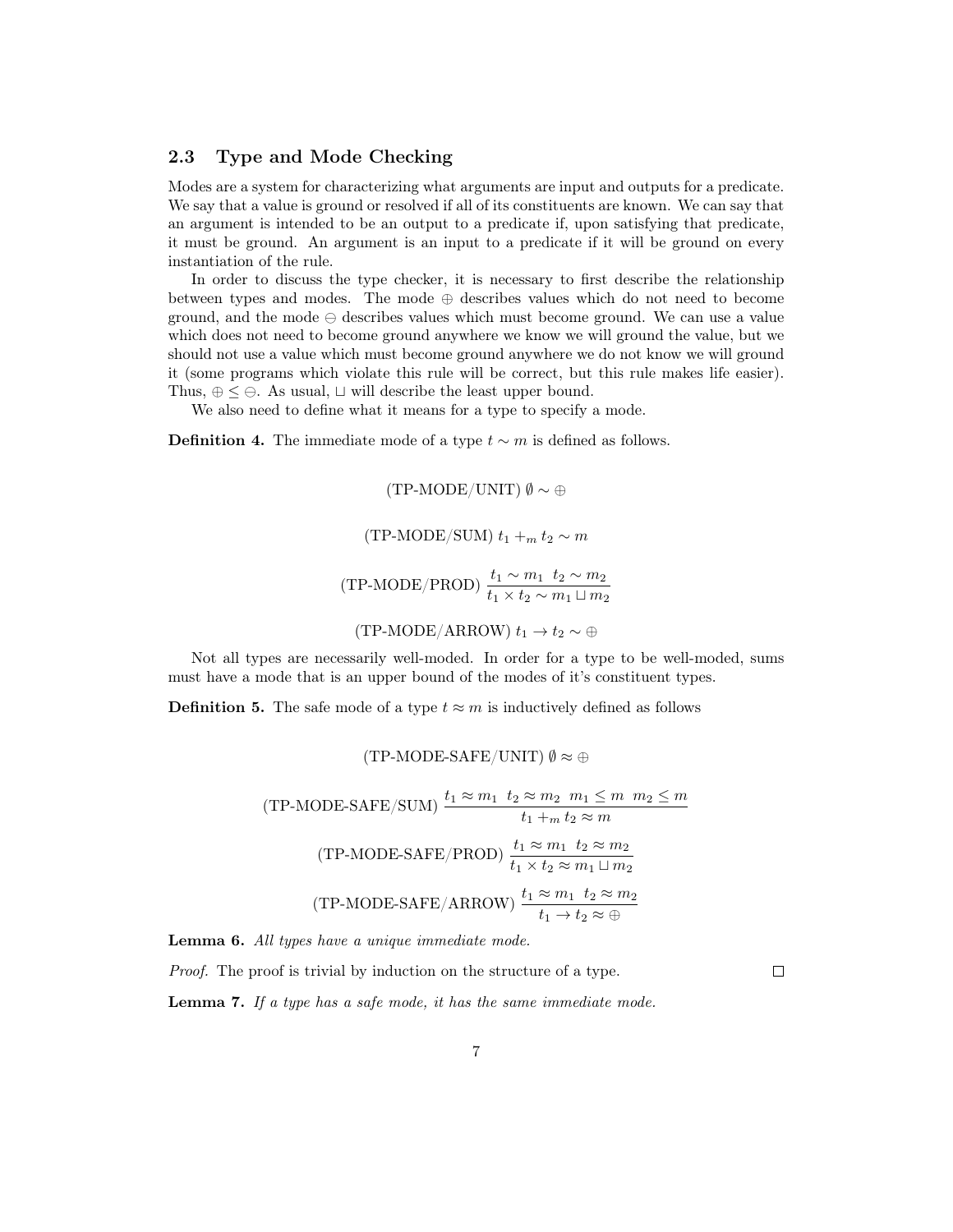*Proof.* The proof is by induction on the structure of the predicate  $t \approx m$ . The intuition here is that  $t \sim m$  produces m in the same way that  $t \approx m$  produces m, but  $t \approx m$  performs extra checks.  $\Box$ 

Before we can discuss type checking, we need to explain the subtype relation.

**Definition 8.**  $T \leq T'$  simply means that T and T' have the same structure but different modes. At each sum,  $m \leq m'$ .

$$
1 \le 1
$$
\n
$$
\frac{T_1 \le T_1' \quad T_2 \le T_2'}{T_1 \times T_2 \le T_1' \times T_2'}
$$
\n
$$
\frac{T_1 \le T_1' \quad T_2 \le T_2' \quad m \le m'}{T_1 + m \quad T_2 \le T_1' + m' \quad T_2'}
$$
\n
$$
\frac{T_1' \le T_1 \quad T_2 \le T_2'}{T_1 \to T_2 \le T_1' \to T_2'}
$$

The following lemmas are relied on heavily thought the proof of preservation and progress, and have been entirely formalized in Twelf in the TypeTheorems file.

 $\Box$ 

**Lemma 9.**  $T \leq T$  is admissible.

Proof. This is a straightforward proof by induction.

**Lemma 10.**  $\frac{A \leq B \leq C}{A \leq C}$  is admissible.

Proof. By lexicographic induction on the structure of the first and second subtyping relations.  $\Box$ 

**Lemma 11.**  $T \leq T'$  and  $T \sim m$  and  $T' \sim m'$  implies  $m \leq m'$ .

Proof. By lexicographic induction on the structure of the subtyping relation and mode derivations.  $\Box$ 

#### 2.4 First Pass

Given that modes are an annotation on the type system, mode checking and type checking are done in two passes. The first pass ensures that the types with mode annotations are used reasonably, while the second pass ensures that functions marked as resolving use their arguments at least once somewhere that resolves inputs, and will be subsequently called. In order to keep type checking simple, we provide it as a lemma that the types produced from type checking are mode safe.

**Definition 12.**  $E: T$  means that expression E has type T and is defined as follows.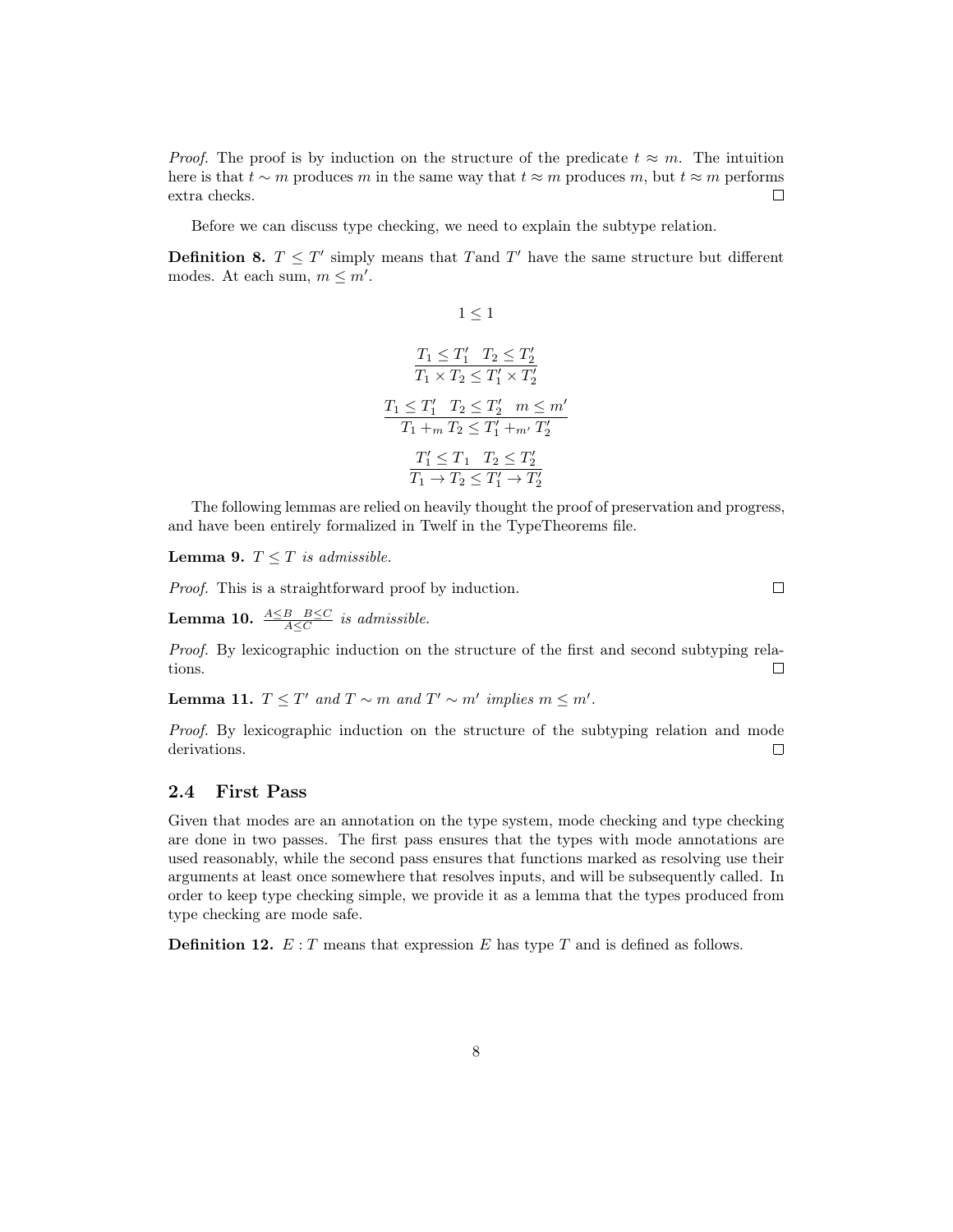$$
(OF-ASSUM)\frac{\Gamma+e: T T\leq T' T'\approx m}{\Gamma+e: T T\leq T' T'\approx m}
$$
  
\n
$$
(OF-LAM)\frac{\Gamma,x: T_1+e: T_2 T_1 \approx m_1 T_2 \approx m_2 x \notin V[\Gamma]}{\Gamma + (\lambda x: T_1.e): T_1 \to T_2}
$$
  
\n
$$
(OF-APP)\frac{\Gamma+e_1: T_1 \to T_2 \Gamma+e_2: T_1}{\Gamma+e_1e_2: T_2}
$$
  
\n
$$
(OF-LOGIC-VAR)\frac{T\approx \ominus}{\Gamma+unresolved:T}
$$
  
\n
$$
(OF-PROJ)\frac{\Gamma+a: v_1 \times v_2 v_1 \times v_2 \approx m}{\Gamma + \pi_i a: v_2}
$$
  
\n
$$
(OF-Left)\frac{\Gamma+a: v_1 v_1 + m v_2 \approx m}{\Gamma + \text{inl} a: v_1 + m v_2}
$$
  
\n
$$
(OF-RIGHT)\frac{\Gamma+a: v_2 v_1 + m v_2 \approx m}{\Gamma + \text{inr} a: v_1 + m v_2}
$$
  
\n
$$
(OF-OBJ)\frac{\Gamma+e_1: v_1 v_1 \sim m \Gamma+e_2: v_2 v_2 \sim m}{\Gamma + (e_1, e_2): v_1 \times v_2}
$$
  
\n
$$
(OF-UNIT)\frac{\Gamma+unit:1}{\Gamma + unit:1}
$$

$$
(\text{OF-CASE-OF}) \frac{\Gamma \vdash l : v_1 \to v_3 \quad \Gamma \vdash r : v_2 \to v_3 \quad \Gamma \vdash e : v_1 +_m v_2 \quad v_1 \approx m \quad v_2 \approx m}{\Gamma \vdash \text{case } e \text{ of } l \ r : v_3}
$$

**Proposition 13.**  $\Gamma \vdash E : T$  implies that there is a unique m such that  $T \approx m$ .

Proof. The proof is by induction on the structure of a proof of type. There are only three interesting cases however. In the case of subsumption, we already ensure the type is well moded. In the case of application, the resulting safe mode proof for the left hand side after an application of induction must end in

(TP-MODE-SAFE/ARROW) 
$$
\frac{t_1 \approx m_1 \ t_2 \approx m_2}{t_1 \to t_2 \approx \oplus}
$$

since it is the only case for an arrow type. Since the type of  $E_1 E_2$  is  $t_2$  we have a proof of  $t_2 \approx m_2$ .

The rest of the proof is formalized in the associated Twelf file, TypeCheckingTheorems.elf.  $\Box$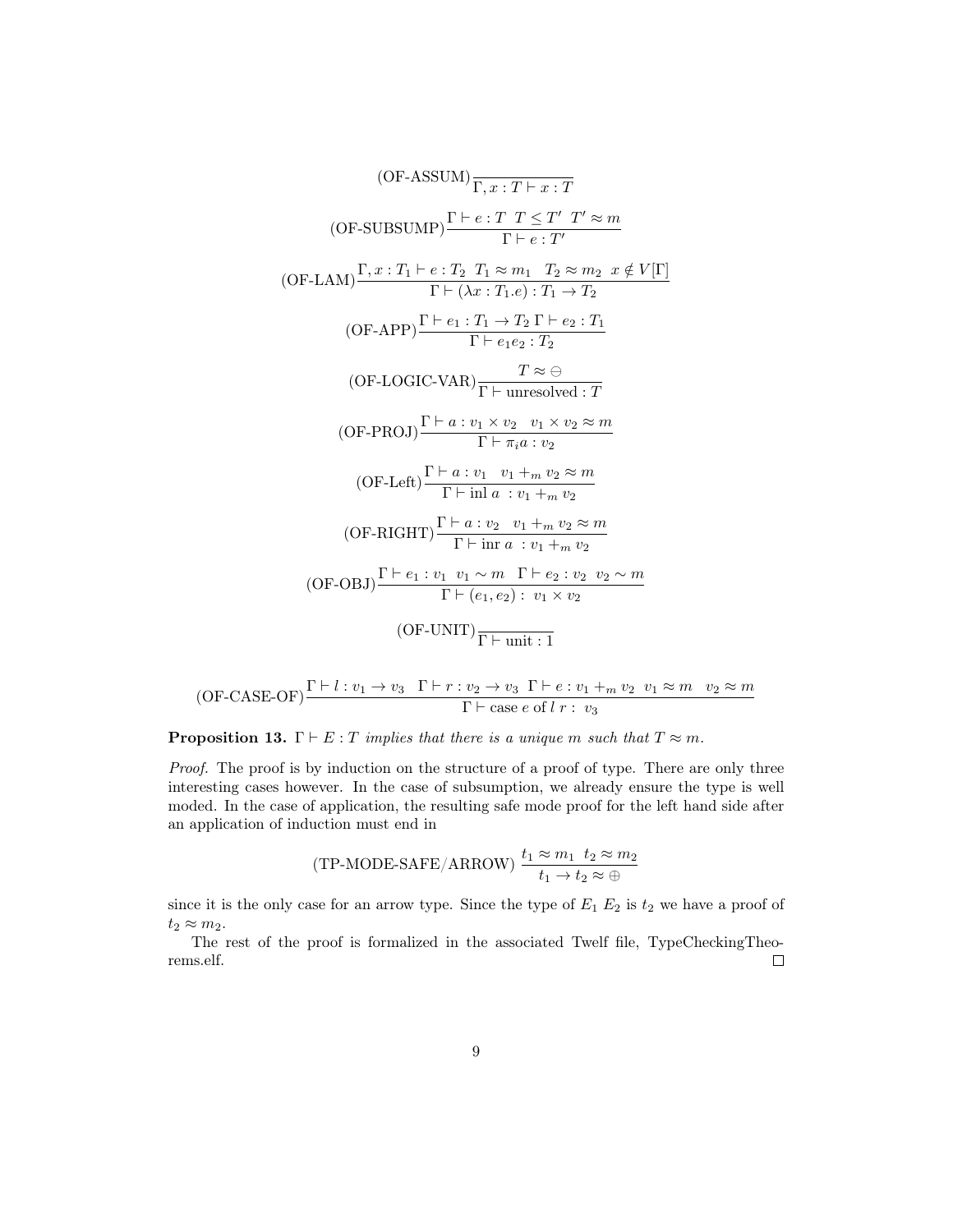As our analysis does does not involve free, findAll, success or fail, we will give their types in polymorphic terms for ease of understanding their actions.

> free :  $\forall v_1 v_2.(v_1 \rightarrow \text{answer}) \rightarrow \text{answer}$ findAll :  $\forall v.(v \rightarrow \text{answer}) \rightarrow v + \emptyset$ success : answer

> > fail : answer

We can now introduce some short hand for the remainder of the paper. Given that  $E$ has already been type checked, we can write that it has a unique type  $T$  as  $E :: T$ . This can be ensured in an implementation by annotating each term in the abstract syntax tree with its associated type during type checking. Also, the shorthand  $E/m$  is used for  $E::T$ and  $T \sim m$ .

### 2.5 Second Pass

In the second pass, we ensure that functions annotated as resolving use their arguments as input to another resolving function in a place that will get used. The predicate usedCorrectly<sub>m</sub> $(x, E)$ ensures that  $x$  is used as a negative argument to some function in  $E$ . We can generalize even further to allow object arguments by creating another predicate *objectUsedCorrectly(x, E)*. That argument would have to be used in either both sided of a switch statement, have both it's left and right constituents used negatively if it is an object, or if we are checking if it is used inside of an application, that it is either used on the left hand side, or it is used negatively on the right hand side, and the left hand side is strict.

**Definition 14.** usedCorrectly<sub>m</sub> $(X, E)$  is defined according to the following rules, on type annotated terms  $E$  and  $X$  and mode  $m$ .

(USED-CORRECTLY/VAR) 
$$
\frac{usedCorrectly_{\Theta}(X, X)}{usedCorrectly_{\Theta}(X, \lambda y : t.E)}
$$
  
\n(USED-CORRECTLY/LAM)  $\frac{usedCorrectly_m(X, [y/x]E) - x \text{ is new} + 0}{usedCorrectm(X, \lambda y : t.E)}$   
\n(USED-CORRECTLY/APP-L)  $\frac{usedCorrectly_m(X, E_1)}{usedCorrectly_m(X, E_1E_2)}$   
\n(USED-CORRECTLY/APP-R)  $\frac{usedCorrectly_{\Theta}(X, E_2) - E_1 :: t_1 \rightarrow t_2 - t_1 \sim \Theta}{usedCorrectm(X, E_1E_2)}$   
\n(USED-CORRECTLY/OBJ)  $\frac{usedCorrectly_m(X, E_1) - usedCorrectly_m(X, E_2)}{usedCorrectm(X, (E_1, E_2))}$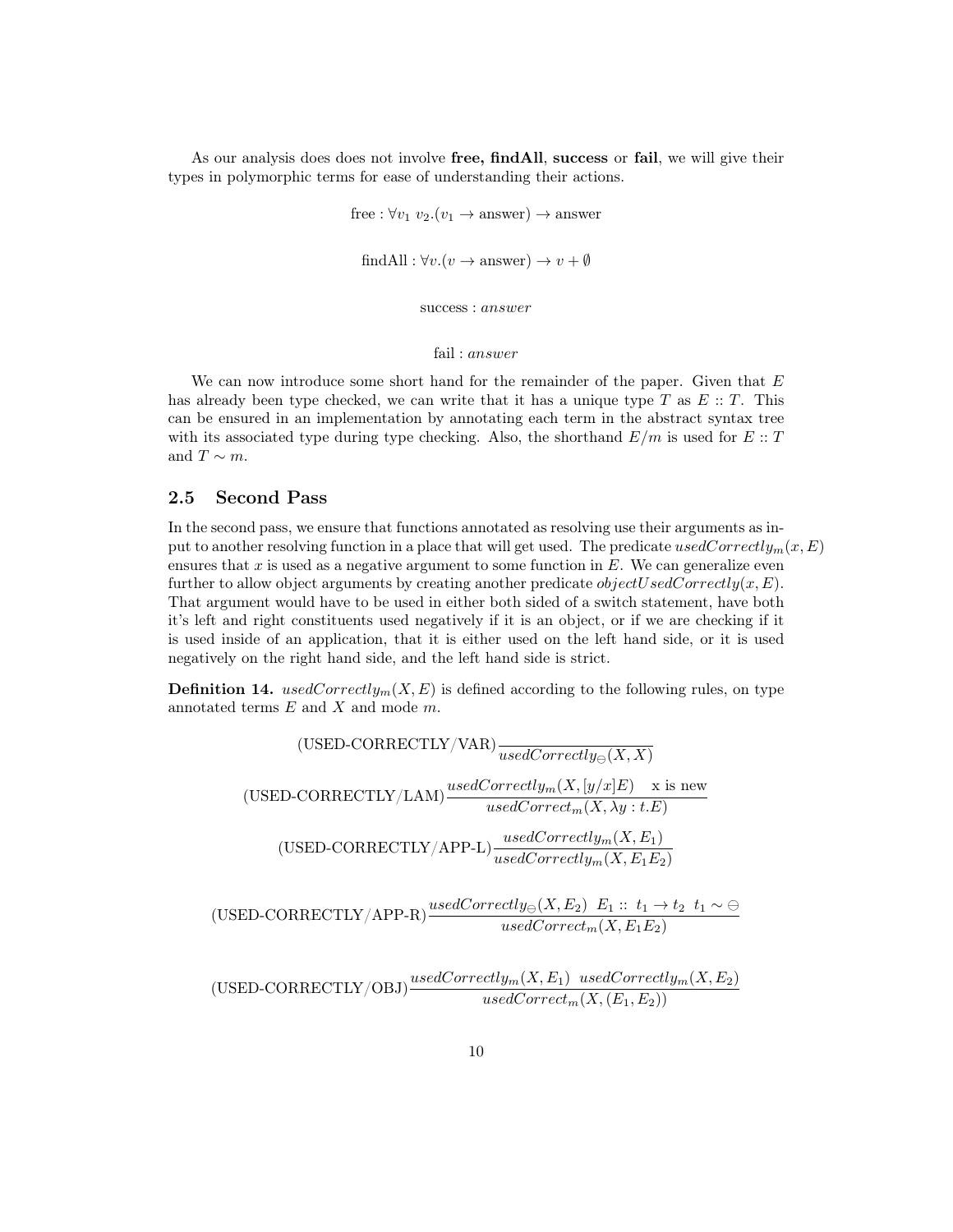$$
\frac{\text{(USED-CORRECTLY/OBJ-L)}}{usedCorrectm(X, E_1)} \frac{usedCorrecty_m(X, E_1) \ (E_1, E_2)/\ominus}{usedCorrectm(X, (E_1, E_2))}
$$
\n
$$
\frac{usedCorrecty_m(X, E)}{usedCorrectm(X, case E of E_1 E_2)}
$$

$$
(\mathrm{USED-CORRECTLY} / \mathrm{SUM-C}) \frac{usedCorrectly_m(X,E_1)\text{ usedCorrectly}_m(X,E_2)}{usedCorrect_m(X,\mathrm{case}\ E\ \mathrm{of}\ E_1\ E_2)}
$$

We also can show the expansion of an object.

**Definition 15.**  $objUsedCorrectly_m(X, E)$  is defined according to the following rules.

$$
(\mathrm{OBJ\text{-}USED}/\mathrm{EXP})\frac{usedCorrectly_m(X,E)}{objUsedCorrect_m(X,E)}
$$

$$
(\mathrm{OBJ\text{-}USED/PROD}) \frac{objUsedCorrectly_m(getLeft~X, E)~~objUsedCorrectly_m(getRight~X, E)}{objUsedCorrect_m(X, E)}
$$

**Definition 16.** The predicate  $wellModel(E)$  traverses the syntax of a term and only has two rules that are of interest:

$$
(WM-LAM/POS)\frac{t\sim\oplus\quadGamma, wellModel(x)\vdash wellModel(E)}{\Gamma\vdash wellModel(\lambda x:t.E)}
$$

$$
(WM-LAM/NEG)\frac{t\sim\ominus\quadGamma,wellModel(x)\vdash wellModel(E)\quad objUsedCorrectly(x,E)}{\Gamma\vdash wellModel(\lambda x:t.E)}
$$

Lemma 17. A decidable algorithm to infer types and check well modedness implies mode inference is also decidable.

Proof. For every sum type inferred, annotate it with either a positive or negative mode. Perform the annotated type checking. Because there are finite sum nodes in the inferred types, there are finite possible mode assignments.  $\Box$ 

### 2.6 Preservation

Because of submoding, the proof of preservation is slightly more complex than in simply typed lambda calculus.

Theorem 18. Preservation  $E \Rightarrow E'$  and  $\vdash E : T$  then  $\vdash E' : T'$  and  $T' \leq T$ .

Proof. The proof is by lexicographic induction on the reduction and proof of type, and it has been formalized in Twelf. The intuition behind the subsumption is that as reductions occur, we might find out more about the resulting value, but nothing we already know about the resulting value will become invalidated. In the case of subsumption of a right hand side, the argument for termination is more subtle. The invariant is made that in an inductive step, no new the size of the proof of of never increases, and  $of/subsump$  instances always move to the right hand side in the inductive call or disappears entirely.  $\Box$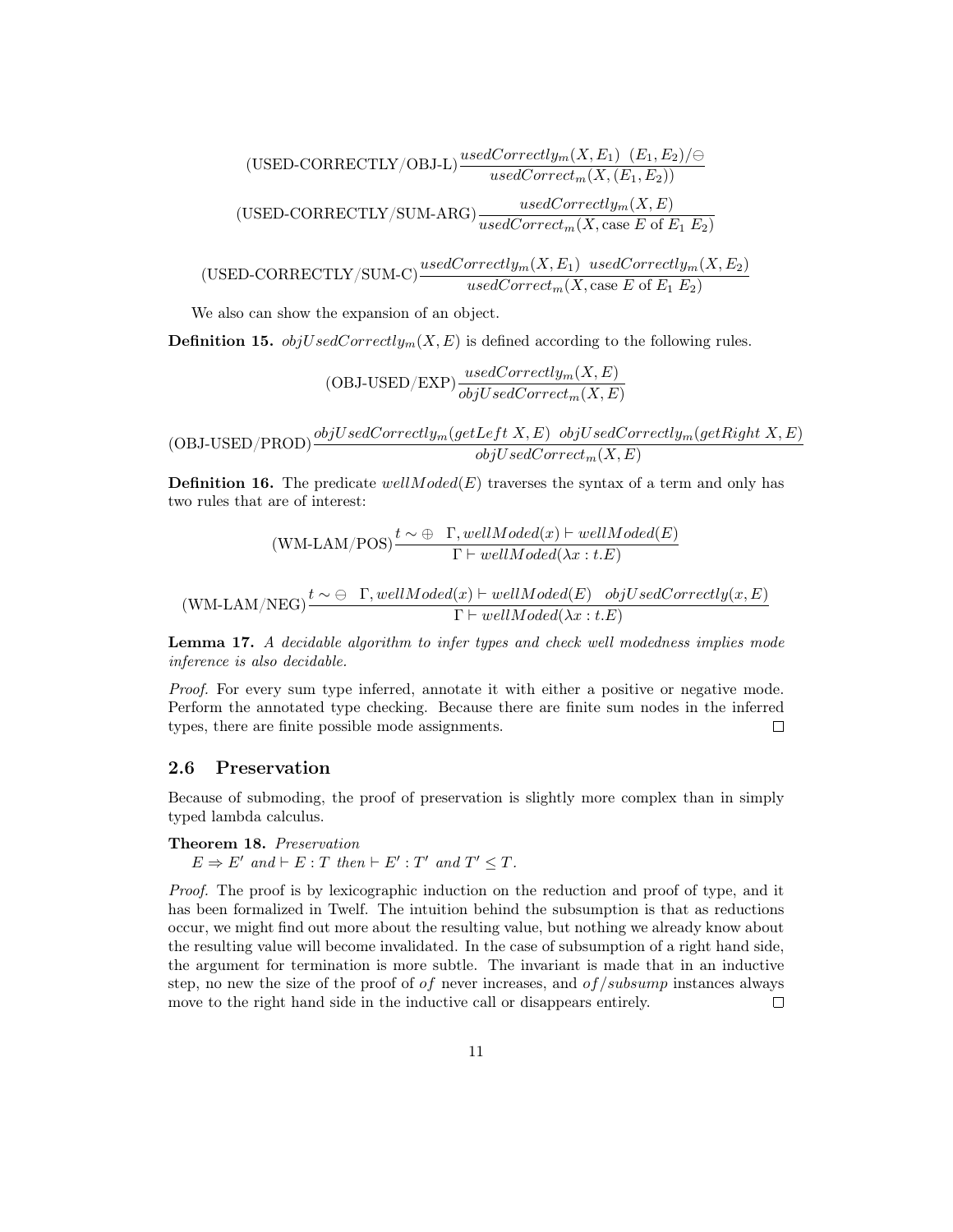### 2.7 Runtime Properties

The first important theorem about these semantics is that they always result in precisely weak head normal form of a value, and thus capture an entire computation and not just a computational step.

**Definition 19.**  $whnf(E)$  is defined as follows:

 $(WHNF-OBJ)whnf((A, B))$  $(WHNF-UNIT)whnf$ (unit)  $(WHNF\text{-}INL)whnf(\text{inl } A)$  $(WHNF-INR)whnf(int A)$  $(WHNF-SUCC)whnf$ (success)

 $(WHNF\text{-}FAIL)whn f(fail)$ 

**Theorem 20.** If  $E \Rightarrow V$  then  $whnf(V)$ 

Proof. Simply by lexicographic induction on the structure of a reduction. In cases where we reduce twice, the induction argument is invoked on the second, output term. The E-ID-VTP cases form the base cases of the proof, where the output proof of whn f is WHNF-VTP.  $\square$ 

**Lemma 21.** if  $E \Rightarrow R$  then  $E \Rightarrow_S *R$ 

**Lemma 22.** if  $E \Rightarrow_S * Rand \, whnf(R) \, then \, E \Rightarrow R$ 

These two lemmas show an equivalence between the big step and single step semantics that will be useful to state the progress theorem.

# 2.8 Progress

Before we can prove progress for the full language, we need to prove that the sublanguage not considering findAll has the property that it can not reduce away logic variables.

**Definition 23.** logicFree $(E)$  shall mean that the term E contains no logic variables in cases where it matters, for example when  $E$  is a value, or when  $E$  is not an application of a not necessarily grounding function to any argument.

> $(LFREE/APP)$   $logicFree(V)$   $logicFree(F)$  $logicFree(F/V)$  $(LFREE/LAM)$  $logicFree(E)$  $logicFree(\lambda x.E)$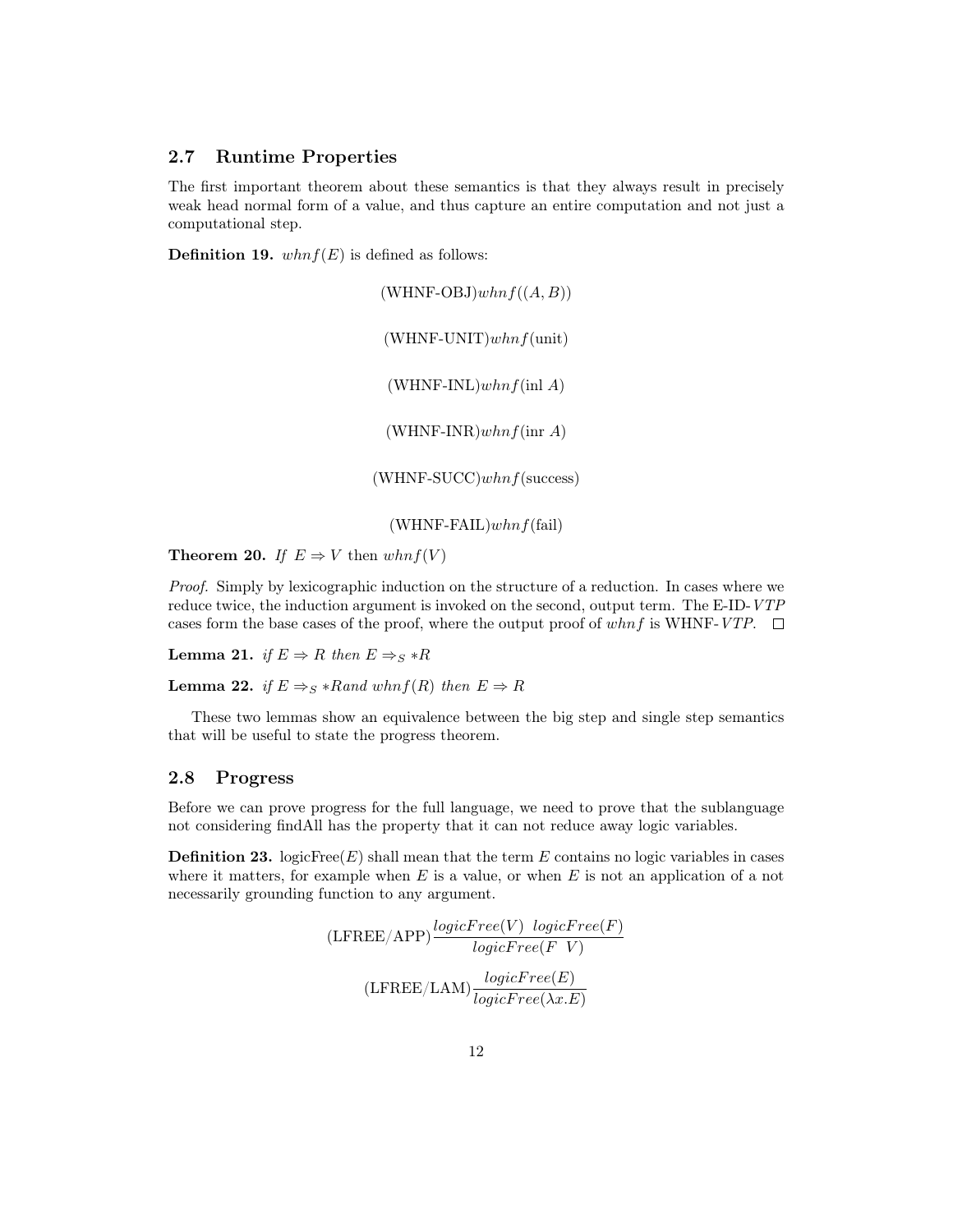$$
(LFREE/VAR) \frac{\text{(LFREE/UNIT)}}{\text{logicFree}(unit)}
$$
\n
$$
(LFREE/UDIT) \frac{\text{logicFree}(unit)}{\text{logicFree}(E_1) E_2/\oplus}
$$
\n
$$
(LFREE/OBJ-L) \frac{\text{logicFree}(E_1) E_2/\oplus}{\text{logicFree}((E_1, E_2))}
$$
\n
$$
(LFREE/OBJ-R) \frac{\text{logicFree}(E_2) E_1/\oplus}{\text{logicFree}((E_1, E_2))}
$$
\n
$$
(LFREE/OBJ) \frac{\text{logicFree}(E_1) \text{ logicFree}(E_2)}{\text{logicFree}(\text{lin } E)}
$$
\n
$$
(LFREE/INR) \frac{\text{logicFree}(E)}{\text{logicFree}(\text{lin } E)}
$$
\n
$$
(LFREE/PROJ) \frac{\text{logicFree}(E)}{\text{logicFree}(\pi_i E)}
$$
\n
$$
(LFREE/SWITCH) \frac{\text{logicFree}(E) \text{logicFree}(E) \text{logicFree}(E_1) \text{logicFree}(R)}{\text{logicFree}(\text{case } E \text{ of } L \text{ R})}
$$

**Lemma 24.** If  $E \implies {}_{\alpha}E'$  and logicFree(E) then logicFree(E')

**Theorem 25.** usedCorrectly<sub>m</sub> $(X, E)$  and logicFree $(E)$  implies logicFree $(X)$ .

Proof. By induction on the structure of E.

The only case of interest here is USED-CORRECTLY/LAM along with LFREE/LAM. In this case, where we receive usedCorrectly<sub>m</sub> $(X, \lambda x.E)$  and logicLess( $\lambda x.E$ ). We then know usedCorrectly(X,  $[x/y]E$ ) for some new y. Thus,  $E \implies \alpha [x/y]E$  and logicLess(E) so logicLess( $[x/y]E$ ) by the above lemma. By the induction hypothesis, we know logicLess(X).  $\Box$ 

**Corollary 26.** objUsedCorrectly<sub>m</sub> $(X, E)$  and logicFree $(E)$  implies logicFree $(X)$ .

The following theorem is vital to progress, as it ensures that when we search by applying values with logical variables in them to the search predicate, a successful result can only occur when the argument in fact has no logic variables.

Theorem 27. Subterm-Resolving

 $\Gamma \vdash X : T_x$  and usedCorrectly<sub>⊕</sub> $(X, E)$  and  $\Gamma \vdash E : T_E$  and  $T_E \approx \oplus$  and  $E \Rightarrow_* V$  where  $\Gamma \vdash V : T_V$ , and logicFree(V) then logicFree(X)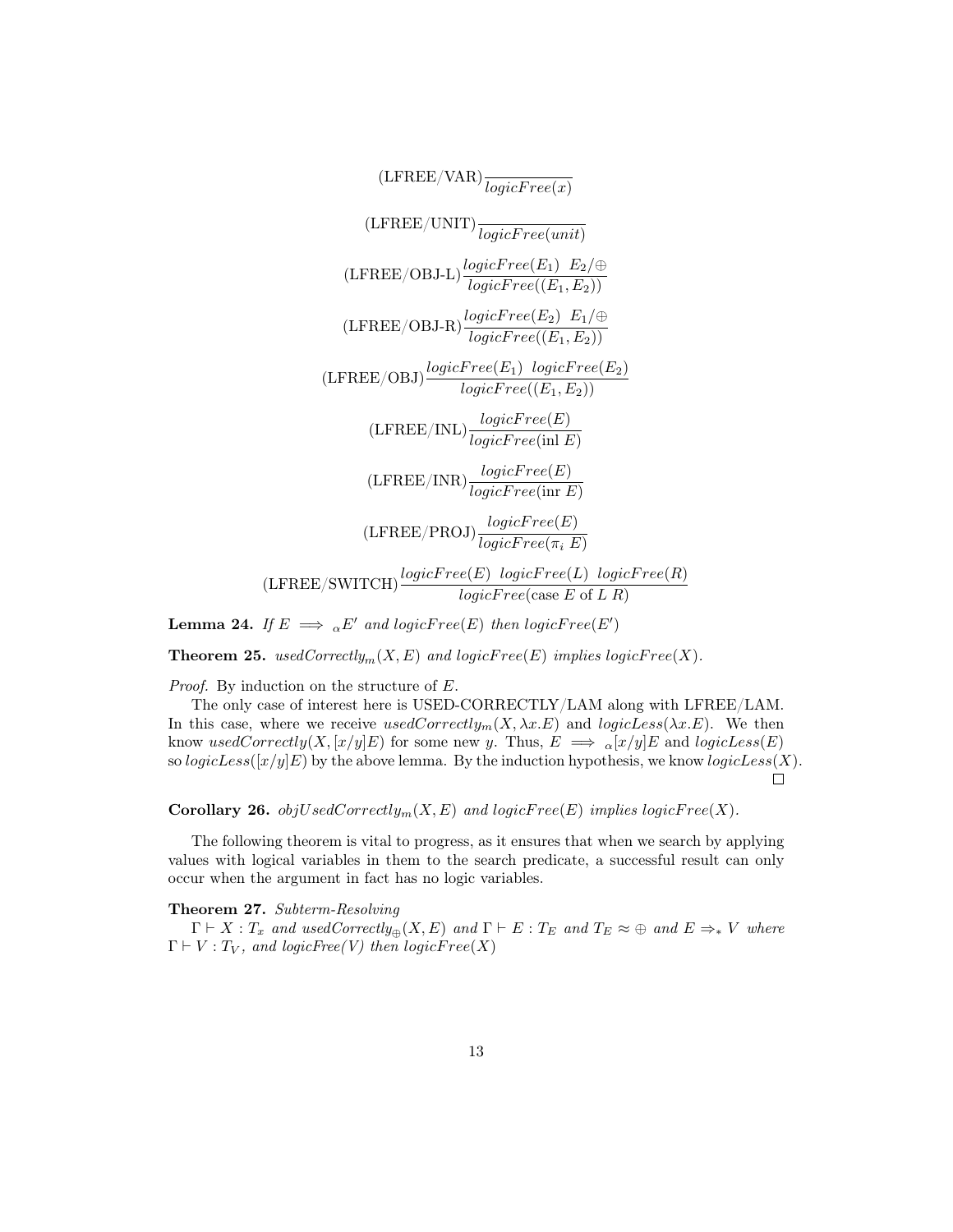Proof. This has been mostly proved in Twelf without subtyping for all but a few cases. The intuition behind this theorem is that usedCorrectly accounts for strict occurrences of  $X$ in E, and by definition, an occurrence can only be strict if it will be used at least once in the computation required to reduce  $E$  completely. The remaining cases not currently handled in the Twelf proof are those involving expressions used negatively on the left hand side. In these cases, subterm resolving follows from preservation of usedCorrectly under substitution. П

Corollary 28.  $\Gamma \vdash X : T_x$  and objUsedCorrectly<sub>⊕</sub> $(X, E)$  and  $\Gamma \vdash E : T_E$  and  $T_E \approx$  $\oplus$  and  $E \Rightarrow_k V$  with  $\Gamma \vdash V : T_V$  and  $T_V \leq T_E$  by preservation and logic Free(V) then  $logicFree(X)$  and  $logicFree(E)$  implies  $logicFree(X)$ .

#### Corollary 29. Term-Resolving

Provided Subterm-Resolving holds in general,  $\Gamma \vdash X : T_X$  and  $T_X \approx \oplus$  and  $X \Rightarrow_k V$ with  $\Gamma \vdash V : T_V$  and  $T_V \leq T_X$  by preservation and logicFree(V) then logicFree(X)

Proof. Given that subterm resolving holds, we can simply apply subterm resolving with X for E and usedAsNeg/e for usedAsNeg $(X, X)$ .  $\Box$ 

#### Corollary 30. WellModed-Resolving

wellModed(E) and  $\Gamma \vdash E : T_E$  and  $T_E \approx \oplus$  and  $E \Rightarrow_S *V$  with  $\Gamma \vdash V : T_V$  and  $T_V \le T_E$ by preservation and logicFree(V) then logicFree(E)

**Theorem 31.** If wellModed(E), logicFree(E) and  $E \implies E'$  then logicFree(E').

Proof. This theorem is by lexicographic induction. The only non-trivial cases are those where a logical variable could potentially be introduced. This restricts us to the cases of findAll and free.

In the case of  $findAll$ , there are two applicable reductions. In the case of E-FINDALL-SUCC, corollary 27 can be applied to the reduction  $E V \Rightarrow$  success to show *logicFree(V)*. The output  $logicFree(left V)$  is an application of LFREE-INL. The case of E-FINDALL-FAIL is trivial.

In the case of free, both reductions involving it must return values which are certainly resolved.  $\Box$ 

#### Theorem 32. Progress Holds

 $E: T$  and  $T \approx \bigoplus$  implies either E is a value or  $E \Rightarrow_{S} E'$  for some E'. Furthermore, if  $E$  does not contain logic variables, then  $E'$  will also contain no logic variables.

Proof. This proof is by lexicographic induction, application of theorem 28, the relationship between the small step and big step semantics, and theorem 18. Appart from the cases of findAll and free, the proof is similar to traditional proofs of progress. We proceed as normal, until the cases of  $findAll$  and  $free$ . It makes more sense to say here that  $findAll$ of any expression is a value. A more meaningful proof of progress can be given if a queue of attempting expressions and a set of unattempted expressions is included in the semantics for  $findAll.$  $\Box$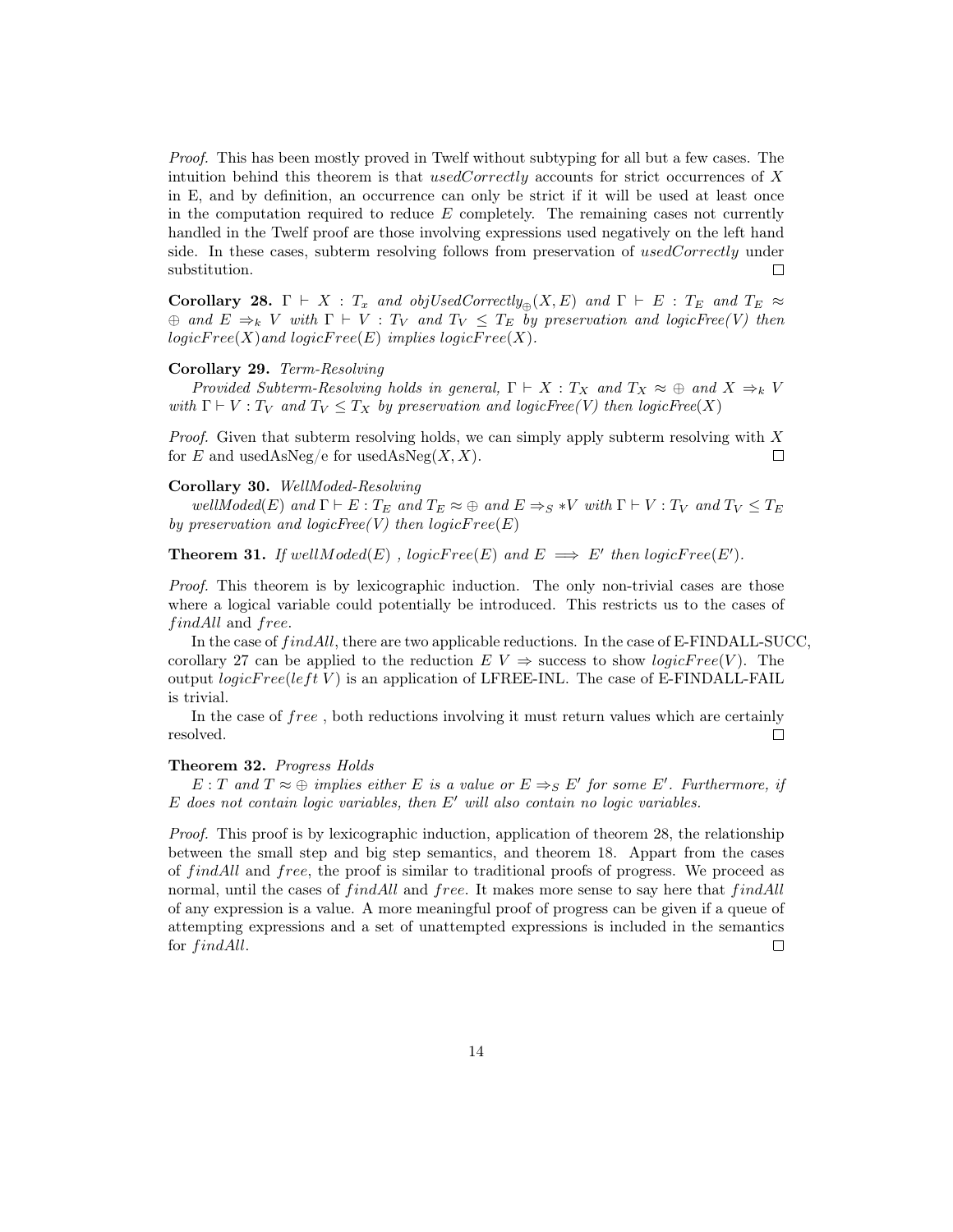#### 2.9 Strictness Analysis

Definition 33. hnf is the function that evaluates its argument to head normal form.

**Definition 34.** A function E is grounding if when  $E V \implies C$  and C is a value, then  $hnf(V)$  converges and has no logic variables.

**Definition 35.** A term E is strict if E (hnf x)  $\equiv E$  x for all terms x such that E x converges to a value or diverges.

**Proposition 36.**  $E$  is strict implies  $E$  is grounding.

*Proof.* Suppose E is strict. Then suppose we were to pass an argument to E with logic variables. Then because  $E$  is strict, evaluating this argument to head normal form first will not change the result of  $E$  when passed this argument. However, evaluating the argument to head normal form first causes the computation to diverge. Thus, passing the argument to E will cause the computation to diverge. Thus the original argument with logic variables passed to  $E$  will either diverge or converge to a value with logic variables. Thus  $E$  is grounding.  $\Box$ 

**Corollary 37.** A combinator E is strict implies  $\vdash E : I \rightarrow O$  and  $I \sim \bigoplus$  and  $O \sim \bigoplus$ .

#### 2.9.1 Ramifications

Because mode checking and strictness checking are equivalent, mode checking algorithms can be used for strictness analysis. Natural deduction formulations of strictness and relevance logic have been given relevant proof terms and could very well be used as an alternate type system, with the addition of new syntax. In particular, our use of the predicate usedCorrectly coresponds the notion of a strict use of it's argument. In this formulation product types can be treated a bit more flexibly.

The polymorphic linear lambda calculus Lily has been shown to have equivalent termination properties under call-by-value and call-by-need semantics.[\[7\]](#page-15-4) In principle, terms like findAll might be added to Lily and be have groundedness properties ensured.

# 3 Conclusions & Future Work

In this thesis, we discussed a lazy functional logic language similar to Curry and proved its runtime safety. We supplied a mode system and a way to separate nondeterminism from input and output. However, the mode system is not always entirely expressive enough. It is also still necessary to show the safety of extensions of polymorphism and recursion to the current mode algorithm. Finally, a full implementation of the language has yet to be completed.

Strictness type systems based on natural deduction formulations of resource logic have been defined, but type systems based on them including fixed points and polymorphism do not yet seem to have been examined. It would also be interesting to explore the sorts of safe concurrency primitives that could be created using the same principles as findAll.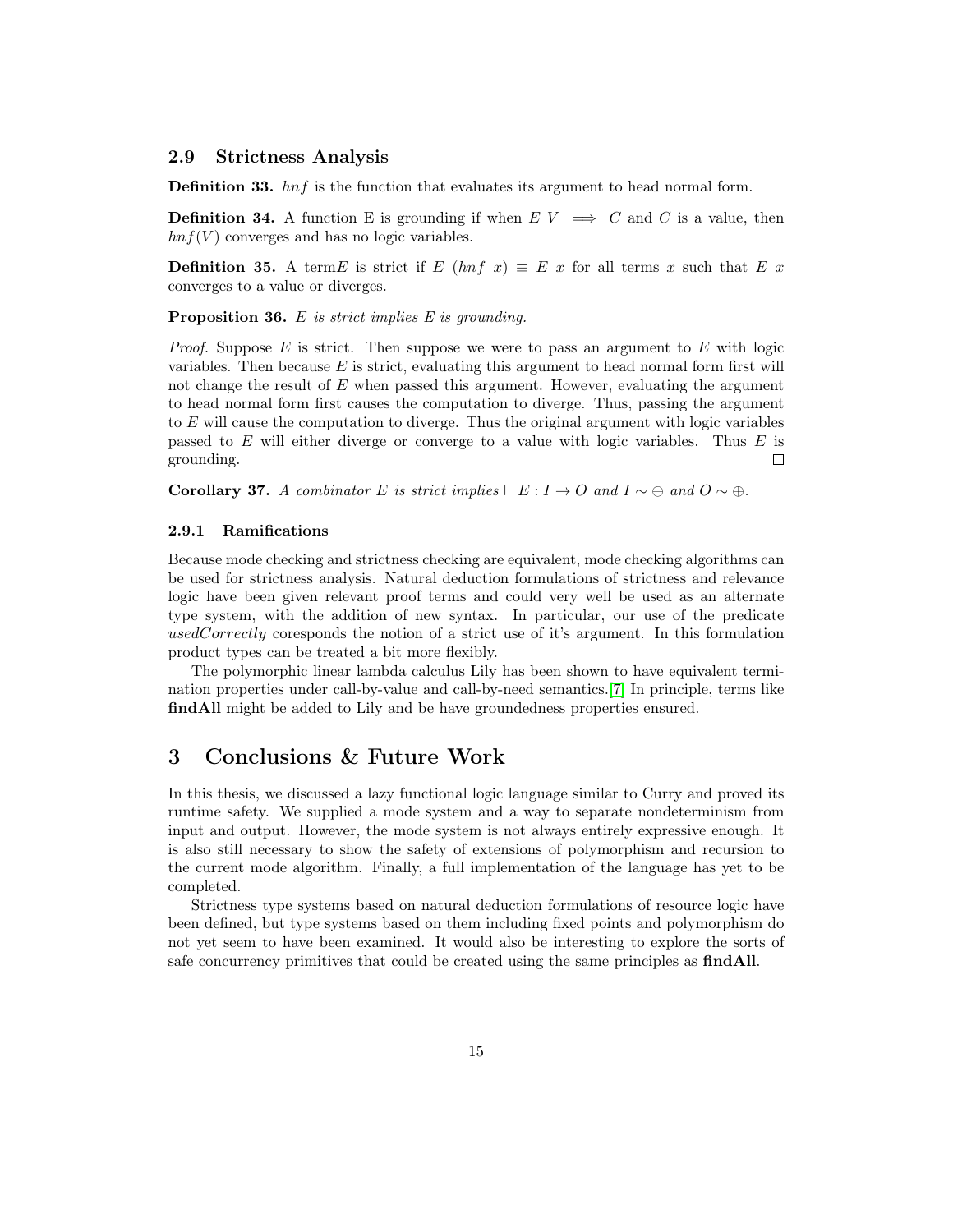# References

- [1] Samson Abramsky and Thomas P. Jensen, A relational approach to strictness analysis for higher-order polymorphic functions, In Proc. ACM Symposium on Principles of Programming Languages, ACM Press, 1991, pp. 49–54.
- <span id="page-15-3"></span>[2] Elvira Albert, Michael Hanus, Frank Huch, Javier Oliver, and German Vidal, A deterministic operational semantics for functional logic programs, Joint Conf. on Declarative Programming (2002), 207–222.
- [3] Penny Anderson and Frank Pfenning, Verifying uniqueness in a logical framework, Proceedings of the 17th International Conference on Theorem Proving in Higher Order Logics (2004), 18–33.
- <span id="page-15-0"></span>[4] S. Antoy, R. Echahed, and M. Hanus, A needed narrowing strategy, ACM Symposium on Principles of Programming Languages (1994), 268–279.
- <span id="page-15-1"></span>[5] S. Antoy and M. Hanus, Functional logic programming, Communications of the ACM 53 (2010), no. April, 74–85.
- [6] Erik Barendsen and Sjaak Smetsers, Strictness analysis via resource typing, Reflections on Type Theory, Lambda Calculus and the Mind, December 2007, pp. 29–40.
- <span id="page-15-4"></span>[7] G.M. Bierman, A. M. Pitts, and C. V. Russo, *Operational properties of lily, a polymor*phic linear lambda calculus with recursion.
- [8] B. Braßel and M. Hanus, Nondeterminism analysis of functional logic programs, Proceedings of the International Conference on Logic Programming (ICLP'05), Springer LNCS 3668, 2005, pp. 265–279.
- [9] Tim Freeman and Frank Pfenning, Refinement types for ml, SIGPLAN Symposium on Language Design and Implementation (Toronto, Ontario), ACM Press, June 1991, pp. 268–277.
- [10] M. Hanus, *Curry: An integrated functional logic language*.
- [11] Michael Hanus and Frank Steiner, Type-based nondeterminism checking in functional logic programs, In Proc. of the 2nd International ACM SIGPLAN Conference on Principles and Practice of Declarative Programming (PPDP 2000, ACM Press, 2000, pp. 202– 213.
- [12] Frank Pfenning, Refinement types for logical frameworks, Informal Proceedings of the Workshop on Types for Proofs and Programs (Nijmegen, The Netherlands) (Herman Geuvers, ed.), May 1993, pp. 285–299.
- [13] Benjamin C. Pierce, Types and programming languages, The MIT Press, 2002.
- <span id="page-15-2"></span>[14] Ekkehard Rohwedder and Frank Pfenning, Mode and termination checking for higherorder logic programs, Proceedings of the European Symposium on Programming (1996), 296–310.